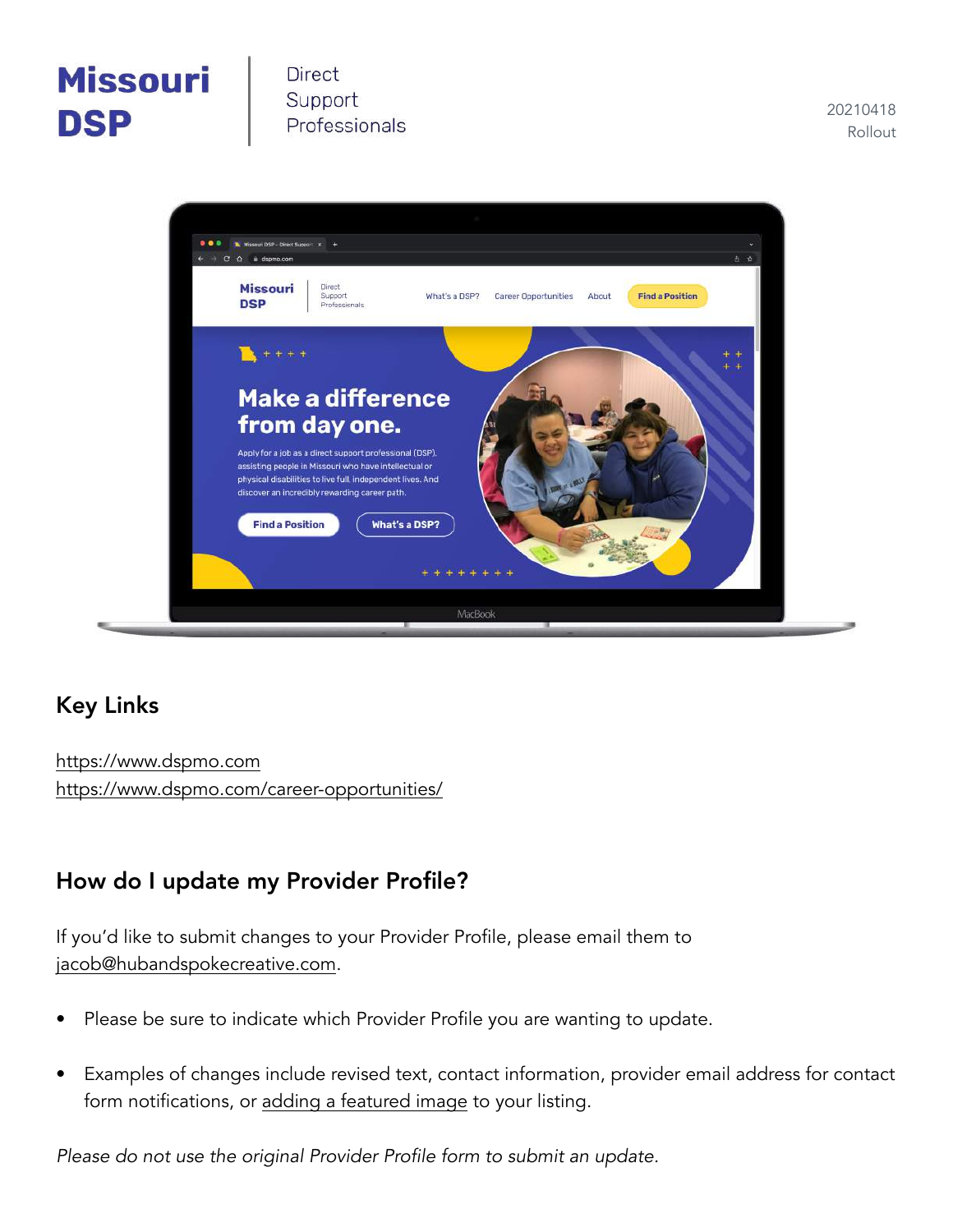# **Missouri DSP**

**Direct** Support Professionals

20210418 Rollout

#### Where do I receive contact notifications?

If a user fills out the 'Start Your Application' form on your Provider Profile or the county listing page, it will send the information to the email you provided for your Provider Profile.

If you need to change this email address, please email [jacob@hubandspokecreative.com.](mailto:jacob@hubandspokecreative.com?subject=Missouri%20DSP%20%E2%80%93%20Update%20to%20Provider%20Email%20Address)What does the contact notification email look like?

#### What does the contact notification email look like?

After a user submits the 'Start Your Application' form, an email is sent with their name, phone number and/or email address. You can use this information to contact the potential applicant to take the next step in the hiring process.

The email will come from: "Missouri DSP"

With the email address: donotreply@dakotagp.com

### Please ensure this email address is added to your 'allowlist' or 'whitelist.'

*Based on past experience, the first few messages may appear in your spam box since the email is coming from a notification email and not a person's inbox.*

| Missouri DSP <donotreply@dakotagp.com></donotreply@dakotagp.com>      |
|-----------------------------------------------------------------------|
| to me $-$                                                             |
| You've received a new contact submission on the Missouri DSP website. |
| Here is the contact information:                                      |
| Name                                                                  |
| <b>Test User</b>                                                      |
| Email                                                                 |
| dak@dakdillon.com                                                     |
| Phone                                                                 |
| (555) 888-8888                                                        |